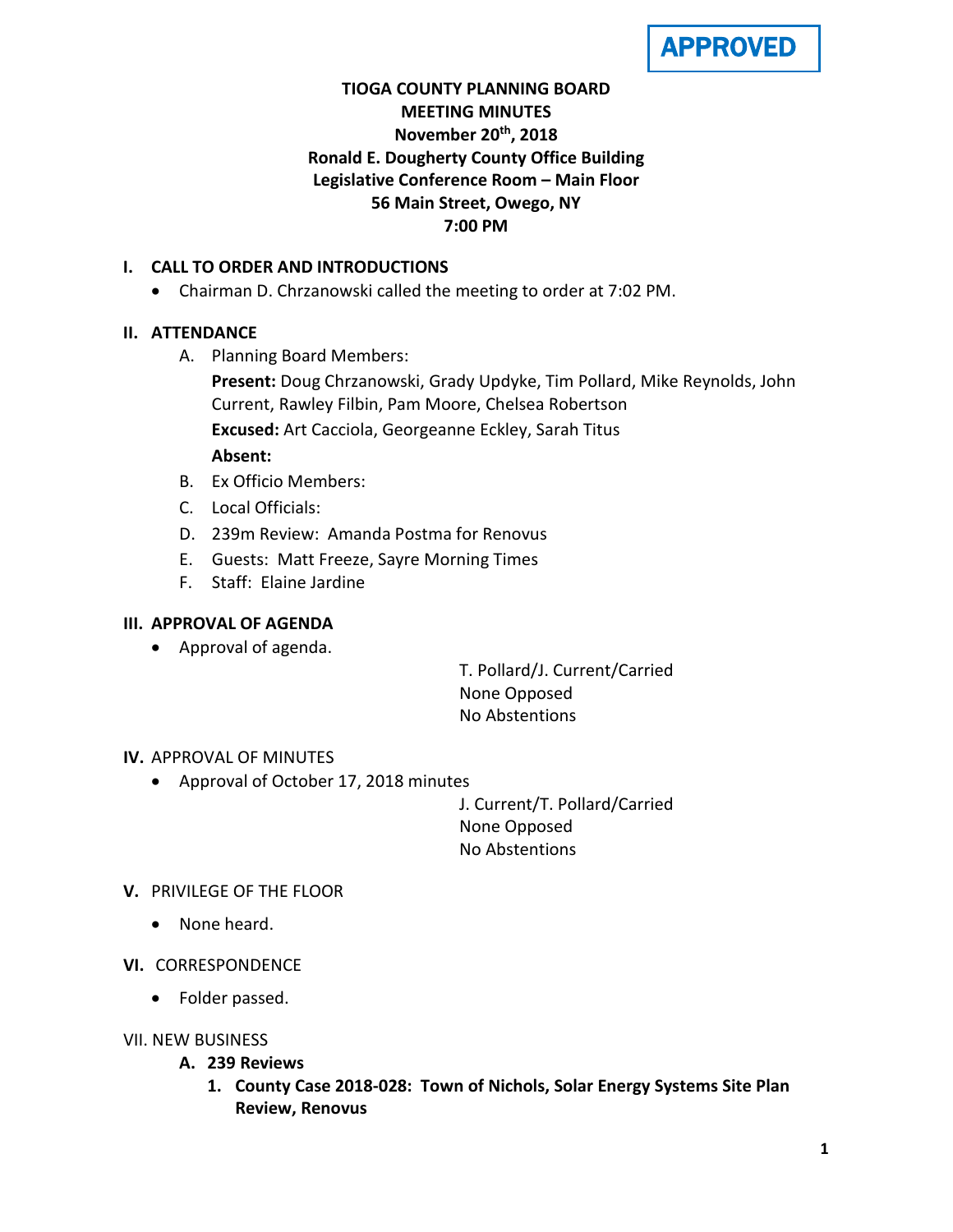# APPROVED

The applicant is proposing to construct and operate a 250kWac solar photovoltaic system consisting of 880 solar modules via leasing 1 acre of the 41.8-acre property. While much of this parcel is within FEMA's Special Flood Hazard Area, the solar project is located on the southern portion outside the floodplain.

Electric power generation from the solar panels will be connected to the utility grid by a transformer installed by NYSEG. Solar panels will be placed 10 feet above the ground on steel piles. Approximately 25 Nichols households will benefit by reduction of their current electricity rate. Construction is expected to take four to six weeks dependent on the weather.

Please see the attached Description, Operation and Maintenance Plan, and Decommissioning Plan for more details.

The case is subject to 239 review because the parcel is within 500 feet of a State/County road and is within 500 feet of farm operations in an Agricultural District. The Town of Nichols has completed the Agricultural Data Statement process.

E. Jardine then stated that this revised review now includes the condition of the bond requirement that is in the Town of Nichols Solar Energy Systems code. This was missing before.

Staff recommends approval of the site plan review with the condition that the applicant complies with bond requirement as stipulated in the town's code.

**P. Moore** – Wanted to comment that both your solar projects we reviewed last month and this current one are located in areas of prime agricultural soils. **A. E. Jardine** – I forgot to state in my presentation that this project location is within a designated growth area, not an agricultural preservation area, according to the Town of Nichols' Agricultural and Farmland protection plan. Therefore, this project location is consistent with that 2013 Plan.

**Q. D. Chrzanowski** – What is the electricity voltage running through the lines with this project? **A. A. Postma** – I do not know. **D. Chrzanowski** further commented that he has researched the requirement of a perimeter fence in these instances, and if you consider these solar projects a power generator, a fence is applicable. **E. Jardine** commented that the Town of Nichols Solar Energy Systems code requires a fence anyway, but this was not the case in the Town of Candor, where solar projects are regulated currently by Site Plan Review.

**Q. T. Pollard** – How high will the bottom of the panels be? **A. A. Postma** – Two and a half to three feet above the ground.

**Motion to recommend approval of the Site Plan Review with the condition noted:**

| J. Current/T. Pollard/Carried |   |
|-------------------------------|---|
| <b>Yes</b>                    | 8 |
| No                            | n |
| Abstention                    | n |

**2. County Case 2018-029: Village of Owego, Code Amendment, Local Law #X of 2018 Repeal and Replace Chapter 126 Historic Preservation**

The Village of Owego Board of Trustees has created a new proposed local law to govern properties within designated historic districts as well as individually designated landmarks. This new law reduced the size of the Owego Historic Preservation Commission (OHPC) from seven to five members. The law also makes many aspects of local approvals for historic preservation, such as procedure, criteria, hardship and appeals much clearer.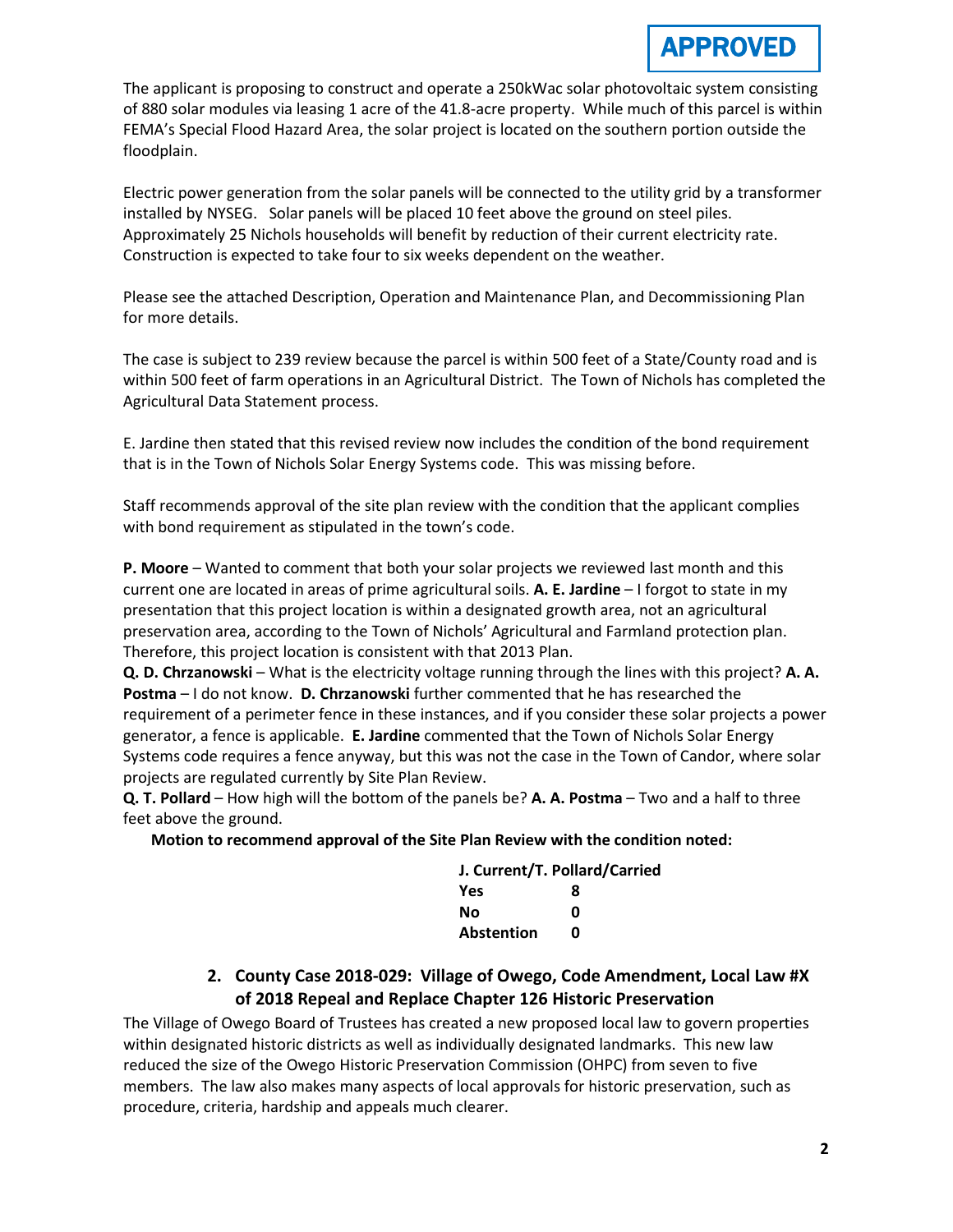

Additionally, there is an effort to streamline the approval process by outlining conditions in which a minor request can qualify for an administrative review and issuance of a Certificate of Appropriateness. Furthermore, when the OHPC will conduct the local approval, the law makes it clear that the Commission is to utilize the Secretary of Interior's Standards for Rehabilitation and the principles laid out in those standards to issue a Certificate of Appropriateness.

Lastly, the law now contains flexibility in the demolition or removal of landmark or historic buildings via a prescribed economic hardship demonstration. Currently any demolition of historically designated properties or those within a historic district is prohibited

This renewed Historic Preservation local law should greatly improve the functioning of historic preservation regulation in the Village of Owego. The clarity in the law will make the OHPC's role in review of applications sharper and more focused. Procedures are detailed. The added flexibility will also allow removal of unsafe and dilapidated historic buildings. Lastly, this law will facilitate the reestablishment of the Village of Owego as a Certified Local Government under the State Historic Preservation Office, which offers many resource, programmatic and financial advantages.

Staff recommends approval of the Historic Preservation Local Law code amendment with the condition that the Village of Owego Board of Trustees completes that SEQR Full EAF for this Type 1 action.

**Q. D. Chrzanowski** – Does this new historic preservation law apply to all properties throughout the entire village? **A. C. Robertson** – Section 126-11 says it applies only to those individual landmarked properties and those within a designated historic district. E. Jardine added that there are stringent criteria that must be met in order for an individual property to qualify as historic and be nominated and placed on the National and State Registers of Historic Places.

Discussion ensued amongst the TCPB members about the applicability of the local law, as well as concern about the magnitude of its regulation regarding individual properties.

### **Motion to recommend approval of the Historic Preservation LL with the condition noted:**

**P. Moore/J. Current/Not Carried Yes 5 No 3 (G. Updyke, M. Reynolds, R. Filbin) Abstention 0**

### **VIII. REPORTS**

- **A. Local Bits and Pieces**
	- **1. Town of Candor**  A. Cacciola
		- Not in attendance.
	- **2. Town of Nichols**  P. Moore
		- No report.
	- **3. Town of Berkshire**  T. Pollard
		- The Town Board adopted the new unregistered vehicle law and sent it to NYS DOS for filing.